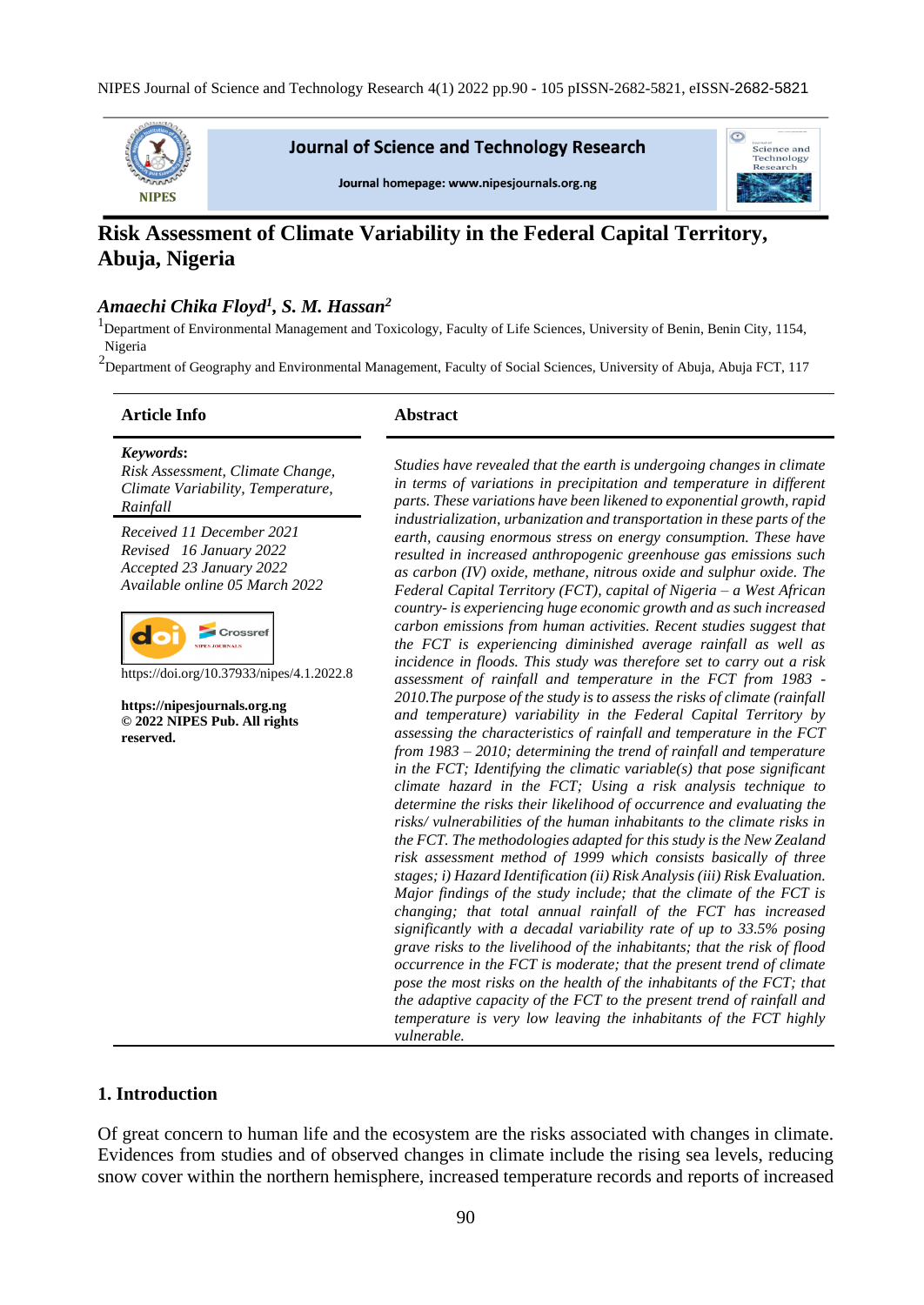desertification by low average annual soil moisture, runoff and rainfall especially in northern, western and southern parts of Africa [1]. These evidences of changes in climate experienced around the earth results from events of climate variability or climate change.

In scientific literature, the usage of the terms; climate variability and climate change are rather synonymous especially in the context of environmental policy; however, they differ in definition. Climate change represents an alteration in the statistical distribution of weather over a lengthy time period (from decades to millions of years). It can also be described as a variation in the average weather or a change in the distribution of average weather activities [2] [3] [4]; On the other hand, climate variability represents a fluctuation in the statistical distribution of the weather of a particular region over a short time period; years to decades, such as weather events initiated by the El Nino and SO (southern oscillation) or the North Atlantic oscillation [5]. Climate variability has been described as a change in the earth's weather from region to region or place to place creating a variety of environments.

Exponential population growth, rapid industrialization, urbanization and transportation, causing enormous stress on energy consumption in cities around the world, has culminated in elevated anthropogenic greenhouse gas emissions (GHG) such as carbon (IV) oxide  $(CO<sub>2</sub>)$ , methane (CH<sub>4</sub>), nitrous oxide (NO<sub>x</sub>) and sulphur dioxide (SO<sub>2</sub>) [2] [3] [4]. The increased atmospheric levels of these greenhouse gases are bound to cause significant variations in daily, seasonal, inter-annual and decadal climatic variability. Historically, meteorological records over the last few decades have revealed a changing global climate attributed to human-induced emissions. [4] projected a rise of 1.4 °C to 5.8 °C in the global temperature by the end of this century. It also predicted a considerable increase in sea level, risking the inundation of the low lying coastal areas. The World Health Organization (WHO) has attributed more than 150,000 deaths with 5 million "disability–adjusted life years" (DALYs) to diseases emanating from varying climatic conditions in the last three decades [6]. With these statistics and statements, climate variability is poised to have increased direct and indirect risk on human health and the environment through various mechanisms. A risk assessment of these different direct and indirect risks and their pathways and mechanism of action would ensure the well being of humans on earth. Risk assessment is referred to as the determination of the probability of occurrence of consequences/risks from an identified hazard and the subsequent management of these consequences/risks [7]. Risk assessment or its management has been described as the process of identifying, analysing, and evaluating or implementing actions to reduce risk to human health and to ecosystems [8]. The terms; risk assessment and risk management are both used to describe the whole process/framework or specific parts of the framework, where risk assessment encompasses an analysis phase and risk management an implementation phase [9]. Due to the inconsistent usage of these terminologies in scientific literature, both terms; risk assessment and risk management has been regarded as been one and the same. However, with regards to consistency the term risk assessment would be adopted in this study. This study follows the Australian and New Zealand Risk Management Standard (Standards Australia and Standards New Zealand, 1999) in ascribing the terms risk analysis where a level of risk is assessed, and risk treatment/ evaluation where a level of risk is reduced through planned intervention. Risk itself is defined by the US Presidential/Congressional Commission on Risk Assessment and Risk Management (USPCC RARM) as the probability that a substance or situation will generate harm under specified conditions. Risk is a combination of two factors: The probability that an adverse event will occur and the consequences of the adverse situation [8].

Risk analysis is the process of assessing these two factors. Risk evaluation/ treatment (sometimes referred to as risk management) is applied to reduce the consequences of adverse events identified by risk analysis.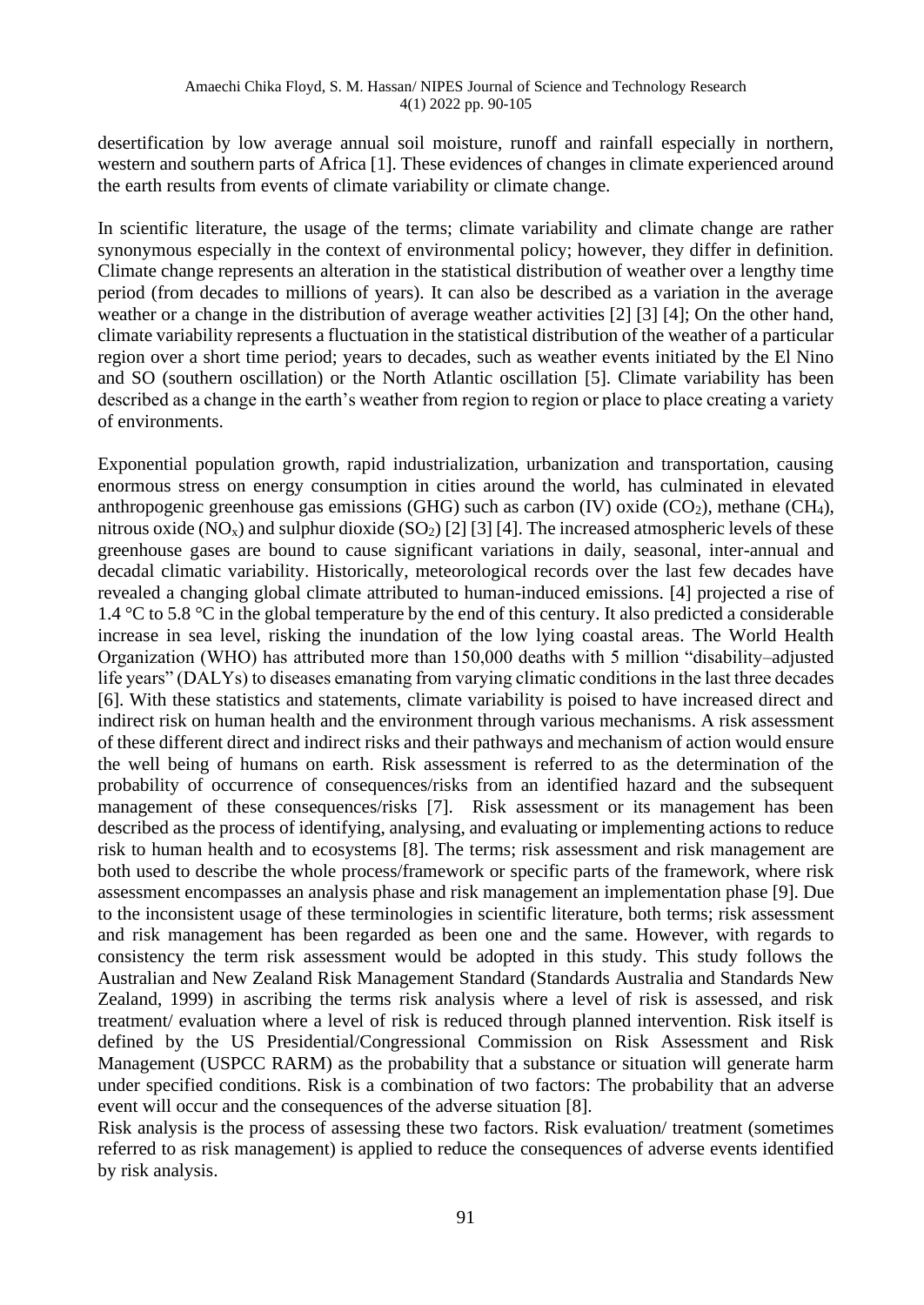The population and population growth of an area with regards to carbon emission, has direct correlation with the fluctuation of climate parameters of that area [2] [3] [1]. Hence upon careful observation and proper review of recent studies the researchers gathered that the population of the FCT is growing at an all time high, primarily due to the fact that the FCT is the capital of Nigeria and as such reserves huge economic opportunities for better living standards [10]. This rapid population growth implies a surge in carbon (IV) oxide emission from auto mobiles, generators, deforestation and construction of roads and buildings in the FCT. With this increase in carbon (IV) oxide emission there is bound to be some fluctuation in the climatic parameters of the FCT regardless of its latitudinal and longitudinal.

[11] examined climate variability and crop yield and observed that the FCT experienced diminishing amounts of rainfall from 1986 – 2005. The author emphasized on the need for improved agricultural input within the FCT as population growth is bound to distort climate variables and consequently impact crop yield in the territory. Also worrisome is the incidence of flash floods in the last decade which claimed lives and destroyed agricultural farmlands and property [12]. Nigerian Meteorological Agency (NIMET) and the daily times newspaper both reported that these floods displaced people exposing them and making them vulnerable to a number of health threatening factors an occurrence never experienced in the preceding decades [13] [14].

Having initiated a global, regional and national experiment on climate variability and change, it would not be advisable to wait decades for sufficient empirical evidence to describe the consequences on a local scale. It is therefore important to carry out risk assessment of climate variability on human inhabitants at the local level, to fill in the gap (using the Federal Capital Territory (FCT) as a case study) as research is inadequate at this level.

It is also necessary to carry out a risk assessment of climate variability on the human inhabitants of the FCT as part of a proactive approach in line with the tenet of the Bruntland Commission of 1985, the 1992 Rio Summit and the 1997 Kyoto Protocol for sustainable environmental development. The health risks and implications of not conducting a risk assessment of climate variability could be catastrophic and have multiplier effect [11].Therefore, the study is aimed at creating public awareness with specific reference to the immense potential of risk assessment as a tool for mitigating and adapting to future scenarios.

# **2. Methodology**

# **2.1 The Study Area**



**Figure 1: Map of the study area (Source: Researchers, 2010)**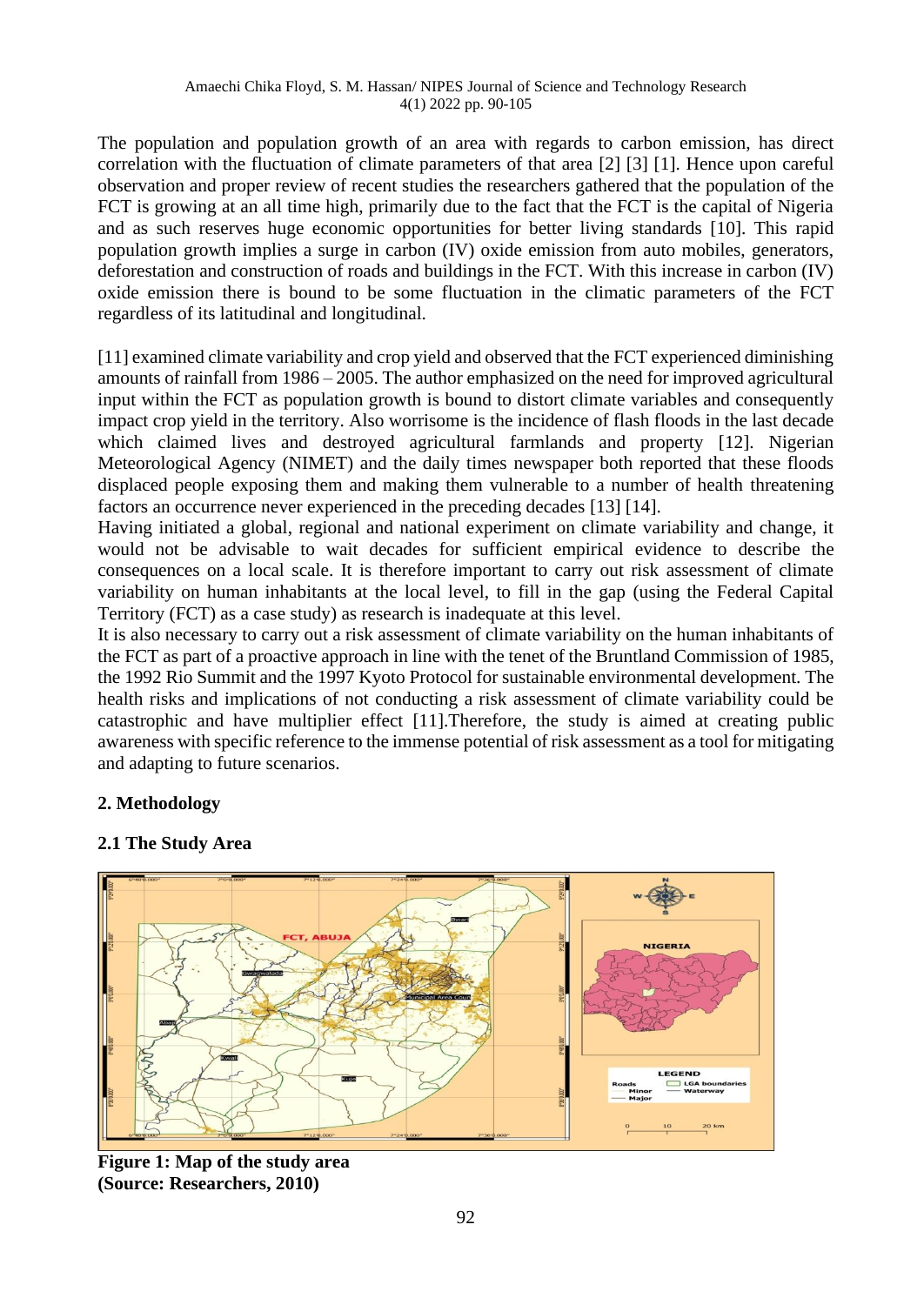# **2.2 Location and Size**

The Federal Capital Territory (FCT) is the capital of Nigeria. It was created in 1976 and officially became Nigeria's capital on December 12, 1991. The FCT territory is located in the middle of the country and has a land area of 8,000 square kilometers. The FCT is bounded by Kaduna State on the northern axis, on the west by Niger State, on the east and south-east by Plateau State, and on the south-west by Kogi State. The territory falls within latitude 7° 25' N and 9° 20° North of the Equator and longitude  $5^{\circ}$  45' and  $7^{\circ}$  39' E [10].

# **2.3 Data Type and Source**

The research relied primarily on secondary quantitative data analysis adapting the Australian and New Zealand risk assessment standards /method of 1999. The standard/method involves three processes namely; Hazard identification, Risk analysis and Risk evaluation. Quantitative data was most relevant for analysis in this study because of their peculiarity and more so to the method and techniques adopted. The analytical method and techniques adopted in this study is the most suitable because they aim to investigate issues in-depth instead of providing simple superficial description of the issues [15].

The researchers assessed daily rainfall and temperature records of the Federal Capital Territory (FCT) for 27 years (1983 – 2010) compiled by meteorologists of the Nigerian Meteorological Agency (NIMET). More importantly was the fact that NIMET has synoptic stations. Synoptic stations are stations occupied by full time professional observers who conduct continuous monitoring of weather events and make hourly instrumental observation of weather elements on which data is needed for synoptic chart compilation or weather maps utilized in weather forecasting [16].

# **2.4 Data Collection**

At NIMET stations, observation is made at specific observing hours. Primary synoptic hours are 0000 (midnight), 0600 (6am), 1200 (noon) and 1800 (6pm) Greenwich mean time. Additional observations were made at other times between the four main times, often hourly or at three hours intervals. This procedure is in line with World Meteorological Organization (WMO) standards [17]. Daily rainfall and temperature measurements were taken by NIMET meteorologists and averages drawn to give daily readings which were inputted as data into the computer for record keeping. The temperature data of the study area was taken using a thermometer. The thermometer was used to determine the temperature of the surrounding air. The rainfall data of the study area was taken using rain gauge. The amount of rain that falls ata specified time is expressed as the depth of water it would produce on a large, level impermeable surface. Data was expressed in millimetres. Rainfall measurement was conducted on a daily basis. Prior to rainfall measurements, certain precautions were put in place to counter the effects of obstructions, wind, splashing and evaporation for accurate data collection.

# **2.5 Data Analysis**

Mean and standard deviation were used to examine the individual climate parameters. Temporal comparisons were carried out to test for significant differences in the climatic parameters using analysis of variance (ANOVA). If significant value ( $P \le 0.05$ ) were obtained in the ANOVA, Duncan multiple range (DMR) test was performed to determine the location of significant differences. To assess the time series-climatic parameters relationship, regression analysis was adopted. The climatic parameters were taken as the dependent variable while the time series represented the independent variable. The ANOVA and regression were performed using SPSS excels respectively. All analyses were considered significant at 95% confidence level.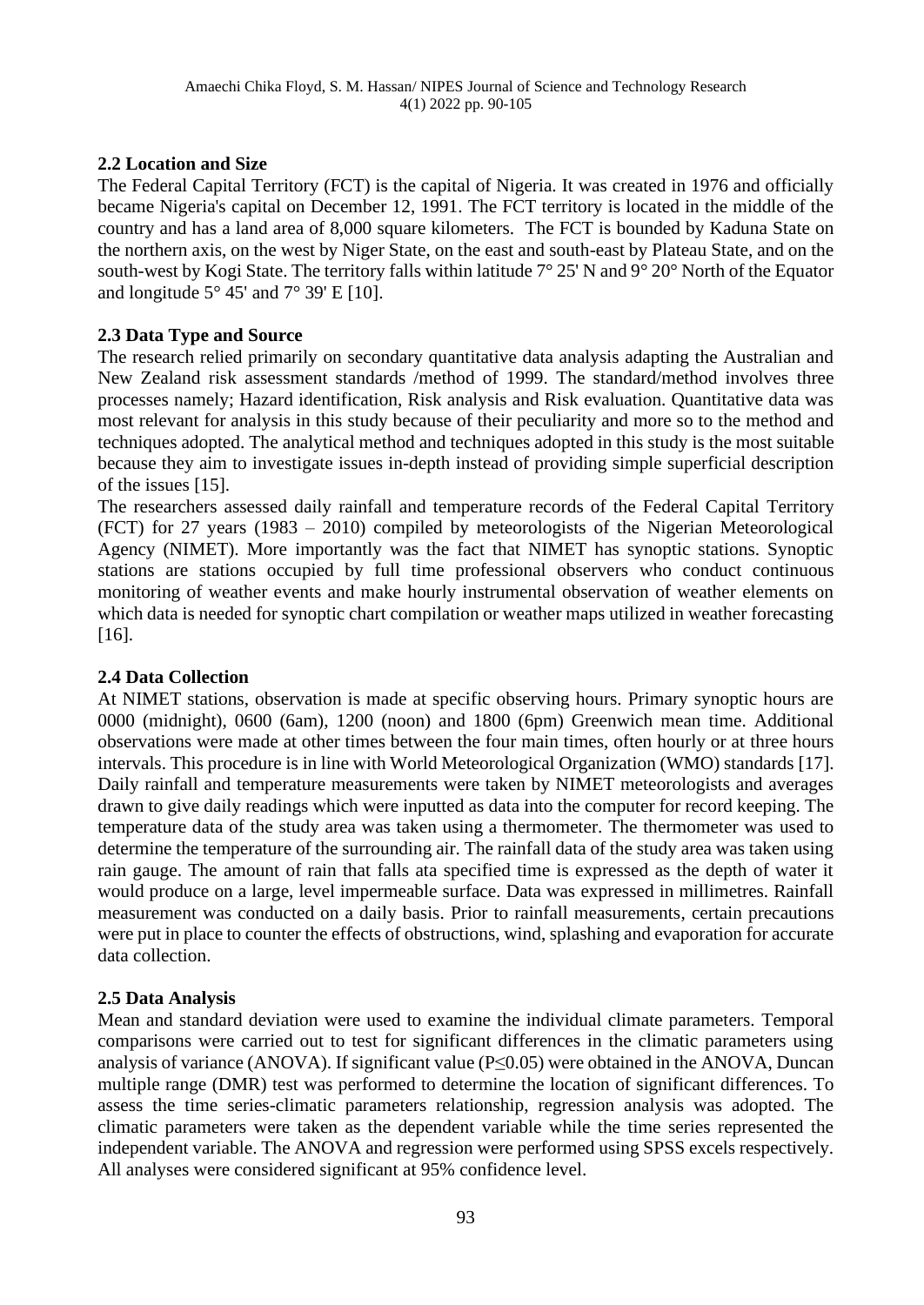# **2.6 Method of Risk Assessment Adapted/ Procedure of Analysis**

The risk assessment method adapted for analysis in this study involves three stages as follows;

### **2.6.1 Hazard Identification**

This was the first and crucial stage of the method because unless a hazard is identified it will not be considered for consequent risks. This step sought to determine the climate character that pose significant hazard.

### **2.6.2 Risk Analysis**

This stage of the method sought to analyze the climate variable(s) identified to pose significant climate hazard by determining the consequent risks, their likelihood of occurrence as well as classify the risks. This was carried out using the event tree technique.

### **2.6.3 Risk Evaluation**

This is the final stage of the method and it is centered on what is to be done in terms of specific management strategies to reduce and/ or adapt to the determined risks and their likelihood of occurrence as well as reducing the vulnerability of the human inhabitants to the climate risks. Furthermore, the significance level of the variables was classified using a risk matrix to ascertain the risk level as shown in Table 1

| Table 1: Risk Matrix showing Risk levels                                                                                                                                                                                                                                                                    |          |  |  |  |  |
|-------------------------------------------------------------------------------------------------------------------------------------------------------------------------------------------------------------------------------------------------------------------------------------------------------------|----------|--|--|--|--|
| STATISTICAL SIGNIFICANCE/ PROBABILITY OF RISK LEVEL                                                                                                                                                                                                                                                         |          |  |  |  |  |
| <b>OCCURENCE</b> (Threshold values)                                                                                                                                                                                                                                                                         |          |  |  |  |  |
| $0.00 - 0.024$ or $(0 - 2.4\%)$                                                                                                                                                                                                                                                                             | Low      |  |  |  |  |
| $0.025 - 0.044$ or $(2.5\% - 4.4\%)$                                                                                                                                                                                                                                                                        | Moderate |  |  |  |  |
| $0.045 \approx 0.05 - 1$ or $(4.5\% \approx 5\% - 100\%)$                                                                                                                                                                                                                                                   | High     |  |  |  |  |
| $\mathbf{W}$ , , $\mathbf{A}$ , $\mathbf{A}$ , $\mathbf{A}$ , $\mathbf{A}$ , $\mathbf{A}$ , $\mathbf{A}$ , $\mathbf{A}$ , $\mathbf{A}$ , $\mathbf{A}$ , $\mathbf{A}$ , $\mathbf{A}$ , $\mathbf{A}$ , $\mathbf{A}$ , $\mathbf{A}$ , $\mathbf{A}$ , $\mathbf{A}$ , $\mathbf{A}$ , $\mathbf{A}$ , $\mathbf{A}$ |          |  |  |  |  |

Where tilde  $(\approx)$  indicates approximately.

### **3.Results and Discussion**

# **3.1 Climate Character (s) that Pose Significant Climate Hazard in the FCT**

### Table 2: **Relevant Climate characters and their respective Risk Level**

| <b>Climatic Variables</b> | <b>Standard</b>  | <b>Statistical Significance</b> |      |
|---------------------------|------------------|---------------------------------|------|
|                           | <b>Deviation</b> |                                 |      |
| <b>Total Rainfall</b>     | 176.23           | $0.1201$ or $12.01\%$           | High |
| Average Rainfall          | 25.03            | $0.1513$ or $15.13\%$           | High |
| Maximum temperature       | 0.4              | $0.0121$ or 1.21%               | Low  |
| Drought Index             | 0.015            | $0.0171$ or 1.71%               | Low  |

KEY: Where Significant =  $P = \leq 0.045 \approx 0.05 - 1$  or  $(4.5\% \approx 5\%$  and above) = High Risk

The results presented in Table 2 showed that out of the relevant climate variables assessed for the period under review, maximum temperature and drought index had low levels of risk as a result of climate variability in the FCT while total rainfall and average rainfall had statistically significant variability (up to 5%) which according to the risk matrix depicts high risk levels, making the climate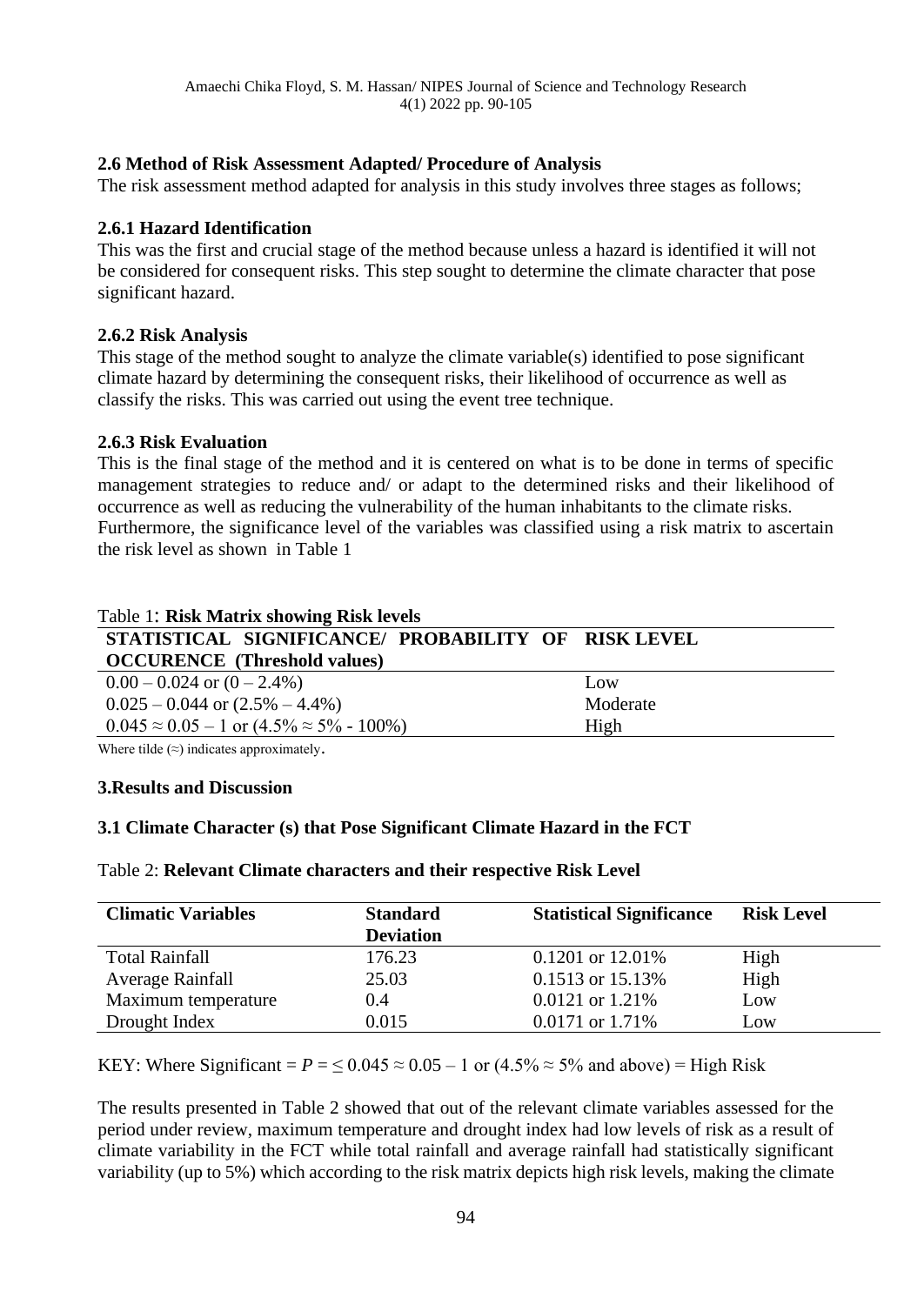| <b>Table 3: Total Rainfall Statistics</b> |                                 |             |                                                               |    |                                           |                   |
|-------------------------------------------|---------------------------------|-------------|---------------------------------------------------------------|----|-------------------------------------------|-------------------|
| <b>Study</b><br><b>Period</b>             | <b>Total</b><br><b>Rainfall</b> | <b>Mean</b> | Rate<br><b>Variability</b><br>(Standard<br><b>Deviation</b> ) | of | <b>Statistical</b><br><b>Significance</b> | <b>Risk Level</b> |
| 1983-1990                                 | 11112.08                        | 1389.01     | 126.26                                                        |    | 9.08                                      | High              |
| 1991 - 2000                               | 14420.09                        | 1442.09     | 140.90                                                        |    | 9.77                                      | High              |
| $2000 - 2010$                             | 15524.4                         | 1552.44     | 202.71                                                        |    | 13.05                                     | High              |

variables that pose significant hazard to the FCT residents. However, the results from the time series analysis further revealed risk levels of the climate variables.

Table 3 showed that there was progressive and significant increase in the risk level and rainfall totals experienced in the FCT from the first decade through the third decade. It also revealed that total rainfall volume increased considerably from 11112.08 mm in the first decade to 14420.09 mm in the second decade, with increased variability rate of 9.08% to 9.77% respectively. It also showed that total rainfall increased from 14420.09 mm in the second decade to 15524.4 mm in the third decade with even more alarming increase in variability rate from 9.77% to 13.05% respectively representing a 33.5% increase in its risk level. These increases in total rainfall amount and variability rate imply that there is a lot of rainfall at a particular time, meaning that the FCT is experiencing increased rainfall intensity. This in itself puts in perspective the reason for the incidence in floods and subsequent degradation of land by erosion in the FCT. It is important to note that increased rainfall does not translate to adequate rainfall distribution which is particularly important in agriculture [18] [11]. The risks of increased rainfall totals are grave and are experienced today in the FCT and around the world [1]. FCT residents are therefore at high risks of increasing total rainfall amounts.

| Table 4: Average Rainfall Statistics |             |                             |                     |                   |  |
|--------------------------------------|-------------|-----------------------------|---------------------|-------------------|--|
| <b>Study</b>                         | <b>Mean</b> | <b>Rate of Variability</b>  | <b>Statistical</b>  | <b>Risk Level</b> |  |
| <b>Period</b>                        |             | <b>(Standard Deviation)</b> | <b>Significance</b> |                   |  |
| 1983-1990                            | 148.66      | 24.78                       | 16.66               | High              |  |
| 1991-2000                            | 173.19      | 23.20                       | 13.39               | High              |  |
| $2000 - 2010$                        | 170.86      | 26.93                       | 15.76               | High              |  |

# Table 4: **Average Rainfall Statistics**

Table 4 revealed that average rainfall varied upward from 148.66 mm in the first decade to 173.19 in the second decade. However, there was a decline in the rate of variability from 16.66% to 13.39% respectively indicating a reduction in the risk levels. This is said to be good especially for agriculture because the farmers during the second decade experienced improved and greater crop yield compared to the first decade [11]. This trend can be attributed to the increased average rainfall and a decline in its variability. However, the third decade experienced a slight decline in average rainfall and an increase in variability rate resulting to increased risk levels. Though there was a decline in average rainfall from the second decade to the third and an increase in their respective variability rates, the figures remain better than those of the first decade. Table 3 data also revealed that the FCT is in no eminent threat of progressive and significant risk levels from the average rainfall; unless of course total rainfall continues to increase as shown in Table 3, but this time with reducing rate of variability thereby resulting in the frequency of flood and related disasters.

# Table 5: **Average Maximum Temperature (OC) Statistics**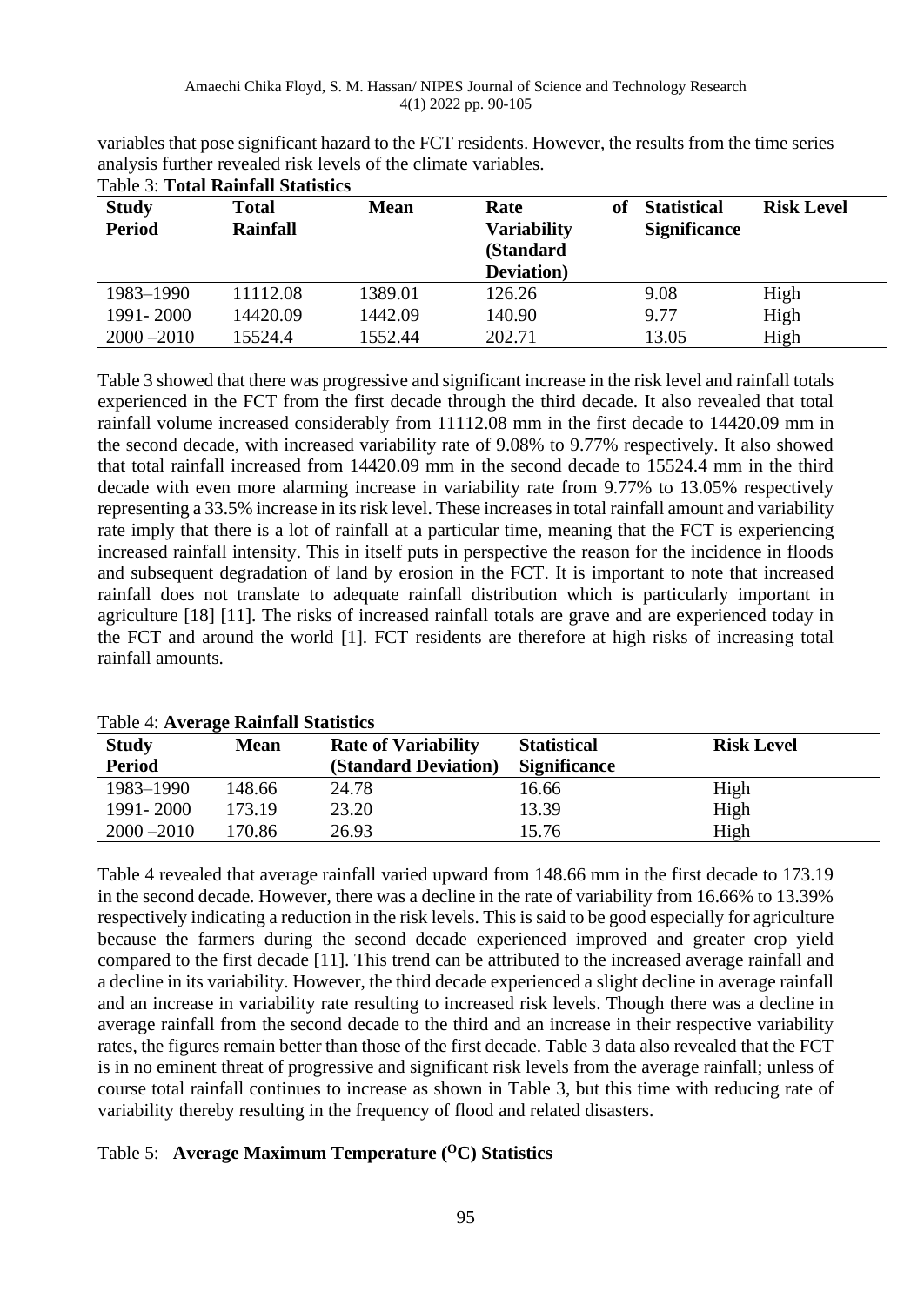| <b>Study</b>  | <b>Mean</b> | <b>Rate of Variability</b>  | <b>Statistical</b>  | <b>Risk Level</b> |
|---------------|-------------|-----------------------------|---------------------|-------------------|
| <b>Period</b> |             | <b>(Standard Deviation)</b> | <b>Significance</b> |                   |
| 1983-1990     | 32.59       | 0.3                         | 0.92                | Low               |
| 1991 - 2000   | 33.16       | 0.37                        | 1.11                | Low               |
| $2000 - 2010$ | 32.93       | 0.29                        | 0.88                | Low               |

Table 5 revealed that the average maximum temperature of the FCT increased from  $32.59 \degree C$  in the first decade to 33.16  $^{\circ}$ C in the second decade. The first decade also saw its variability rate increase from 0.92% to 1.11% in the second decade. This increase in temperature and variability rate experienced in the FCT in the second decade was also recorded around the earth as been the hot decade of the century [1]. However, due to the location of the FCT, its climate is tropical meaning it experiences lots of sunshine leading to temperatures that are high but not extreme (40 $\rm ^{0}C$  and above) [16]. The average temperature and variability rate as shown in Table 4 indicated that the FCT residents are not vulnerable to physiological dysfunctions, heat strokes, heat exhaustion and heat cramps and ocular cataract judging from parameters [19]. However, it must be noted that excessive ultraviolet ray exposure from sunlight is hazardous to the human skin and could cause skin burns and skin cancer [16]. However, this may also vary with skin texture and duration of exposure. The FCT is located in Sub-saharan Africa and as such its residents are largely dark skinned. Dark skin is a consequence of increased dermal layer melanin production and this helps to reduce effectively the risks/ vulnerability to ultraviolet ray exposure. However specific clothing type such as cotton should be worn by the FCT residents to reduce ultraviolet ray expose as well help improve thermal comfort. In terms of agriculture, crops such as cereals, legumes and fruits grown in the FCT would continue thrive because the average temperature is still within adequate thermal range for crop production [18] [11].

|                               | Table 6: Drought Index Statistics |                                                               |                                           |                   |
|-------------------------------|-----------------------------------|---------------------------------------------------------------|-------------------------------------------|-------------------|
| <b>Study</b><br><b>Period</b> | <b>Drought Index</b>              | <b>Rate of Variability</b><br>(Standard<br><b>Deviation</b> ) | <b>Statistical</b><br><b>Significance</b> | <b>Risk Level</b> |
| 1983-1990                     | 0.883                             | 0.0111                                                        | 1.25                                      | Low               |
| 1991 - 2000<br>$2000 - 2010$  | 0.876<br>0.884                    | 0.0118<br>0.0190                                              | 1.34<br>2.14                              | Low<br>Low        |

Table 6: **Drought Index Statistics** 

Where Drought Index (Hassan, 2008): Threshold values;

 = < - 2.8 --------------- Severe  $= 2 - 2.8$  to  $\leq 2.8$  ---- Optimum  $=$  > 2.8 --------------- Saturated

Table 6 revealed that even though the drought index for the first decade varied downward from 0.883 to 0.876 in the second decade, its variability rate increased from 1.25% to 1.34%. Table 6 also showed that the drought index experienced an increased from 0.876 in the second decade to 0.884 in the third decade, as well as an increase in their respective rates of variability. The progressive however not significant increase in variability rate as shown in Table 5, is explained by the continuous increases in the rate of variability of total rainfall with average rainfall and its variability rate not nearly enough to stabilize evapotranspiration in the FCT. However, what is to be noted from table 5and 6 is that even though there was a progressive increase in the rate of variability and risk level within the decades, it was not significant and the risk levels remained low throughout the study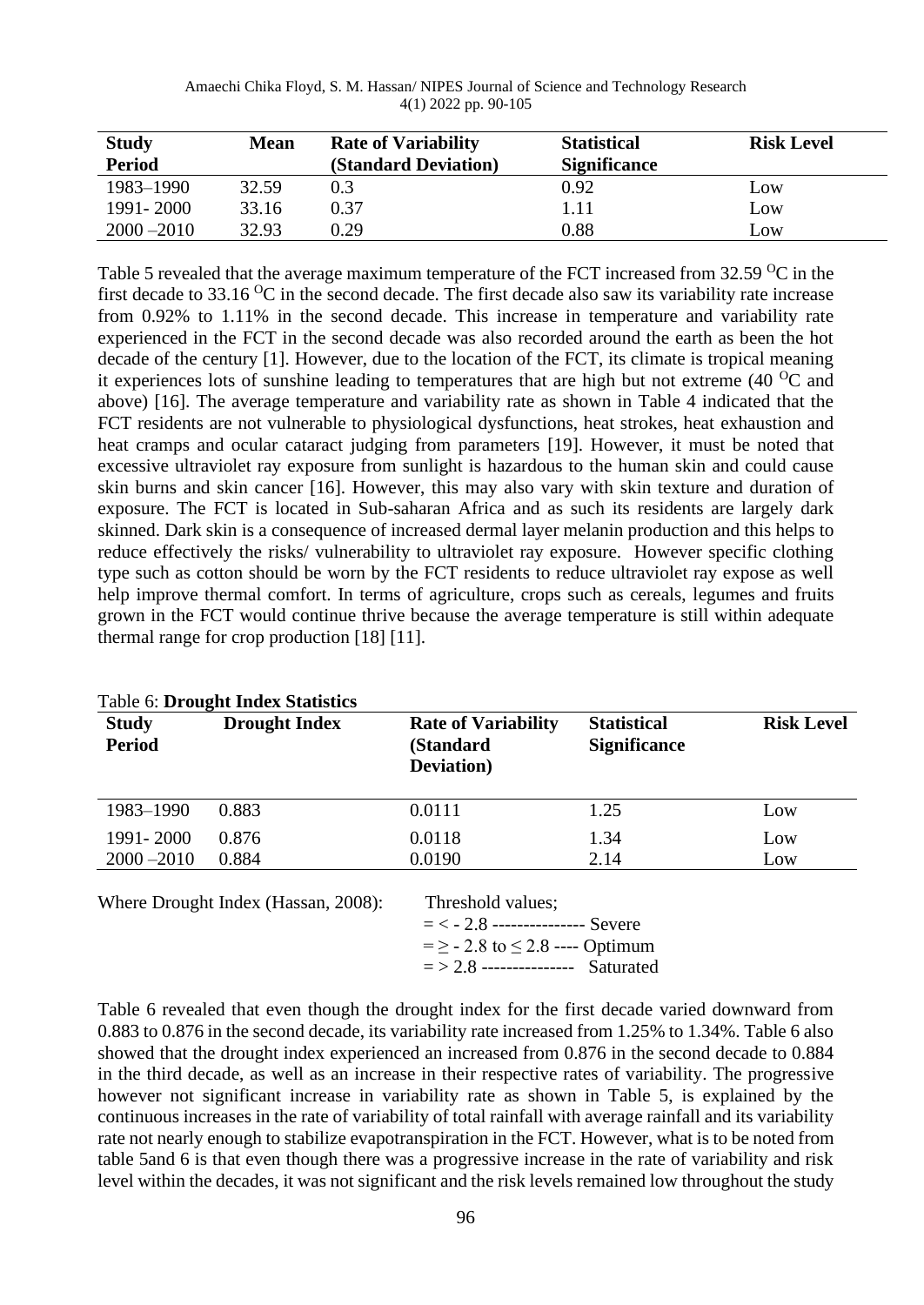period. The drought index for the study period was within the drought index range of -2.8 to 2.8 as developed by [11]. This in other words means that the FCT is at no risk of agricultural drought. These findings were similar to a report by [11] which stated that the average rainfall of the FCT is on the decline the drought index is still within normal range and agricultural crop yield is not in eminent risk of drought. The author also stated that even as average rainfall declined, the crop grown (maize, cowpea, soyabean, groundnut, cassava and yam) within the six (6) council areas of the FCT continued to see an increase in their production. This however may be attributed to increased intensity of farming practices in the FCT and/ or the fact that the average rainfall received in the FCT is still within range for the optimum production of crops grown in the area, likewise that of average temperature [16] therefore posing no or low risk to the human inhabitants of the FCT. The results of the time series analysis showed that total rainfall was the climate variable identified to pose significant climate hazard to the FCT residents because of the progressive and significant increase in its variability rate. This progressive and significant increase variability of total rainfall in the FCT has the potential of leading to a permanent change in the total rainfall and subsequently average rainfall experienced in the FCT resulting to frequency in flood and related disasters. Results of risk analysis of total rainfall variability conducted to determine the consequent risks on the FCT residents is presented as follows;

# **3.2 Risks and their Likelihood of Occurrence**

**Scenario 1a**: Above average total rainfall (qualitative analysis)

Figure 2 is a qualitative event tree analysis considering a scenario of above average total rainfall in the FCT



Figure 2 Qualitative event tree analysis of above average total rainfall in FCT, Nigeria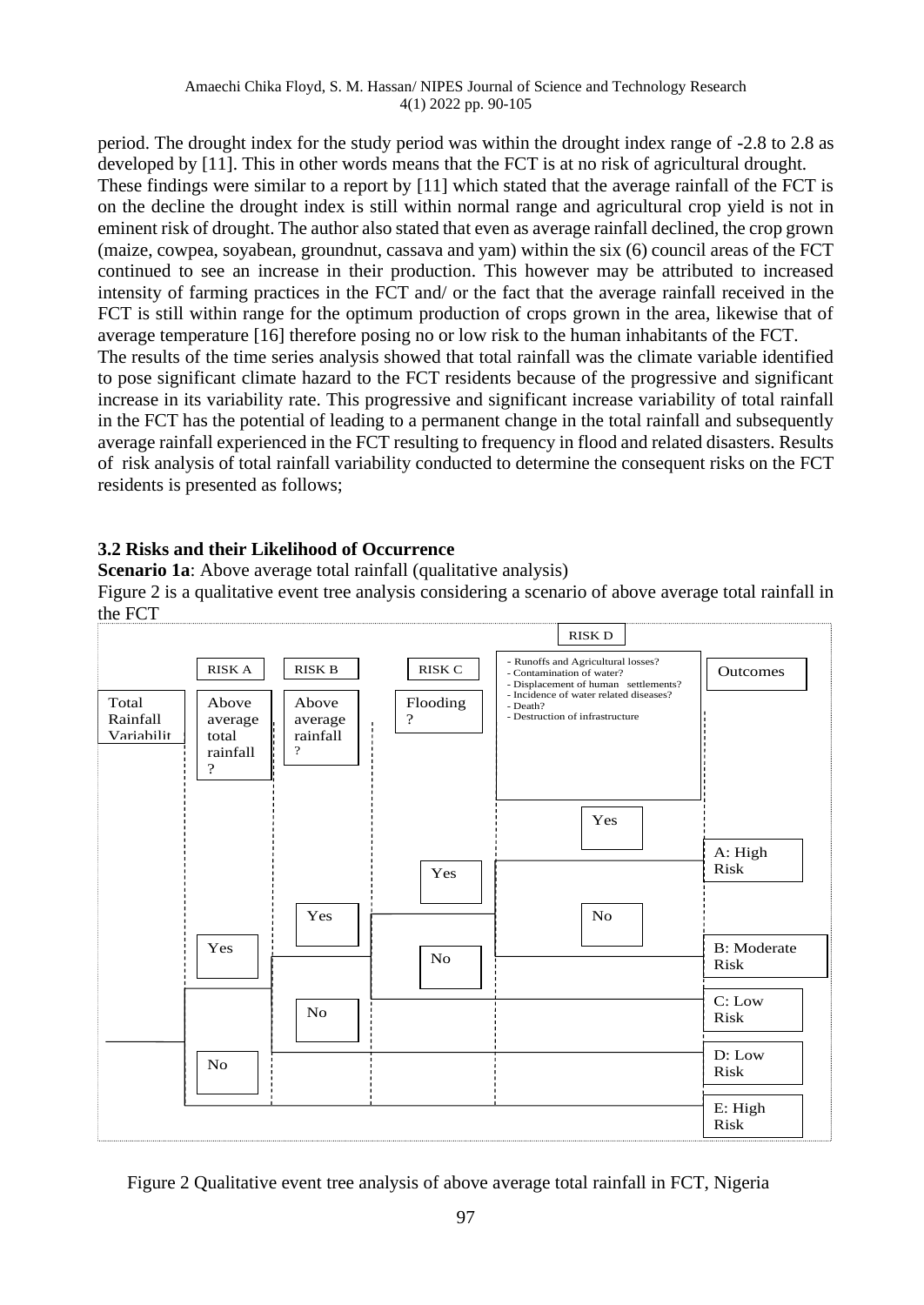The qualitative event tree analysis (Figure 2) showed there is a probability of high risk (outcome A) from an event of "RISK D". It also shows there is moderate risk when there is an event of flooding but no event of "RISK D". In this case there may be little harm done to other aspects of the ecosystem. Outcome C showed a low risk in a case where there is above average rainfall but no flooding. Outcome D showed a probability of low risk in the event of above average total rainfall but no above average rainfall. Finally outcome E depicted a case of high risk where is below average total rainfall.

**Scenario 1b**: Above average total rainfall (quantitative analysis)

Figure 3 is a quantitative event tree analysis considering a scenario of above average total rainfall in the FCT



Figure 3 Quantitative event tree analysis of above average total rainfall in FCT,

| Key:                                                            |          |
|-----------------------------------------------------------------|----------|
| STATISTICAL SIGNIFICANCE/ PROBABILITY   RISK LEVEL              |          |
| <b>OF OCCURENCE</b> (Threshold values)                          |          |
| $0.00 - 0.024$ or $(0 - 2.4\%)$                                 | Low      |
| $\vert 0.025 - 0.044 \text{ or } (2.5\% - 4.4\%)$               | Moderate |
| $\vert 0.045 \approx 0.05 - 1$ or $(4.5\% \approx 5\% - 100\%)$ | High     |

Where tilde  $(\approx)$  indicates approximately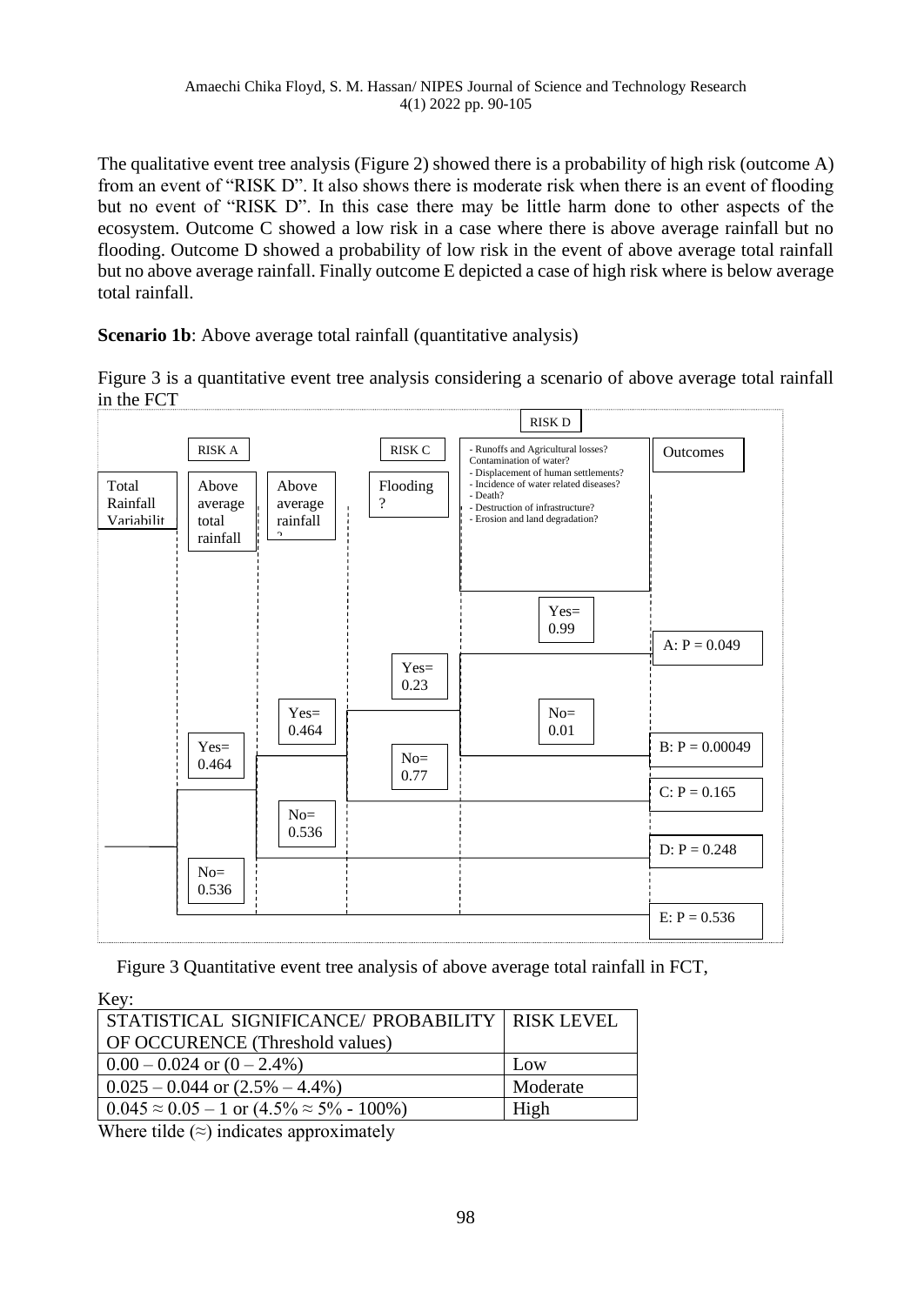Looking at the event tree analysis in figure 3, there were a number consequent risks/ outcomes leading from above average total rainfall from an event of total rainfall variability which were considered as follows;

A) A 0.049 probability of "RISK D" occurrence from an event of above average total rainfall from total rainfall variability in the FCT annually. The implication of this was that the human inhabitants of the FCT are at high risk of 4.9% of "RISK D" in the event of an above average total rainfall in the FCT.

B) A 0.00049 probability of flooding without "RISK D" from above average total rainfall in the event of total rainfall variability in the FCT. This represented a 0.049% chance of flooding without "RISK D". The implication of this is a 99.95% confidence (High risk) that there will be an occurrence of 'RISK D' impacting the livelihood of the human inhabitants of the FCT whenever there is flood occurrence.

C) A 0.165 probability of above average total rainfall without flooding from above average total rainfall variability in the event of total rainfall variability in the FCT, meaning there is a 16.5% chance of having above average total rainfall without flooding in the FCT.

D) A 0.248 probability of above average total rainfall without above average rainfall in the event of total rainfall variability in the FCT, meaning there is a 24.8% chance of having above average total rainfall without above average rainfall in the FCT.

E) Represents a 0.536 probability of below average total rainfall in the event of total rainfall variability in the FCT. This represents a 53.6% chance of below average total rainfall in the FCT annually.

Furthermore, the analysis showed that the probability of flood occurrence in the event of total rainfall variability is 0.049. These outcome probabilities are conditional upon the event of above average total rainfall. Therefore, to estimate the probability of flooding in the FCT for the period under review in the event of total rainfall variability, the probability of flood occurrence in the event of above average total rainfall was multiplied by the probability of the event below average total rainfall which gave 0.026 probability of flood occurrence in the FCT. While to estimate the probability of "RISK D" in the event of total rainfall variability for the period under review, outcome A (probability of "RISK D" in the event of above average total rainfall) was multiplied by the probability of below average total rainfall which gave 0.026 probability of "RISK D" in the event total rainfall variability in the FCT.

In essence, these statements implied that there was a 4.9% risk (high risk) of flood in years where above average total rainfall is expected in the FCT; and a 2.6% risk (moderate risk) of flooding in the FCT as a result of total rainfall variability. Similarly, there was a 4.9% risk of "RISK D" from an event of above average total rainfall in the FCT and a 2.6% risk of "RISK D" from total rainfall variability. This implied that there is high risk of 'RISK D' impacting the human inhabitants in the FCT from flood occurrence in years where above total average rainfall is expected while there is a moderate risk of its impact on the human inhabitants of the FCT from flood occurrence in event of total rainfall variability in the FCT.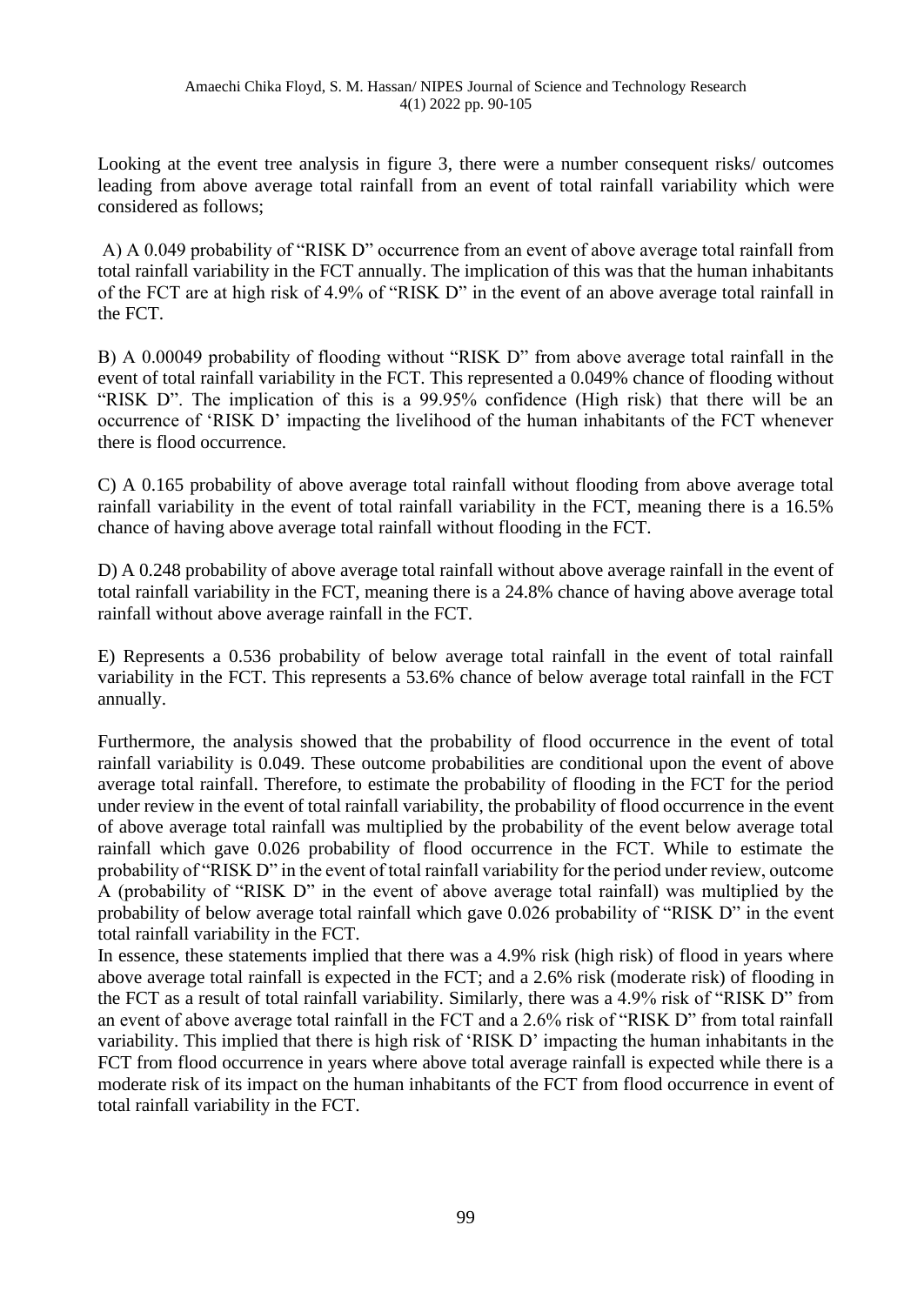# **Scenario 2: Below average total rainfall (qualitative analysis)**

Figure 4 showed a qualitative event tree analysis determining possible risks from an event of below average total rainfall.



Figure 4 Quantitative event tree analysis of below average total rainfall in FCT, Nigeria

Outcome A in Figure 4 shows a probability of high risk when there is a case of hike in food prices resulting from reduction in crop yield. Outcome B shows that when there is reduction in crop yield but no increase in food prices there are moderate risk. Outcome C reveals a probability of moderate risk in the event of below average rainfall but no reduction in crop yield. Outcome D depicts that there are low risk in a case of below average total rainfall without below average rainfall. Outcome E showed that there is high risk in cases of above average total rainfall. On the other hand a quantitative event tree analysis for below average total rainfall could not be considered for the FCT because according to NIMET and ADP there has not been a case of prolonged below average rainfall leading to agricultural drought and whenever there is rainfall deficit farmers augment with artificial sources. Usually the FCT does not have severe event resulting from below average total rainfall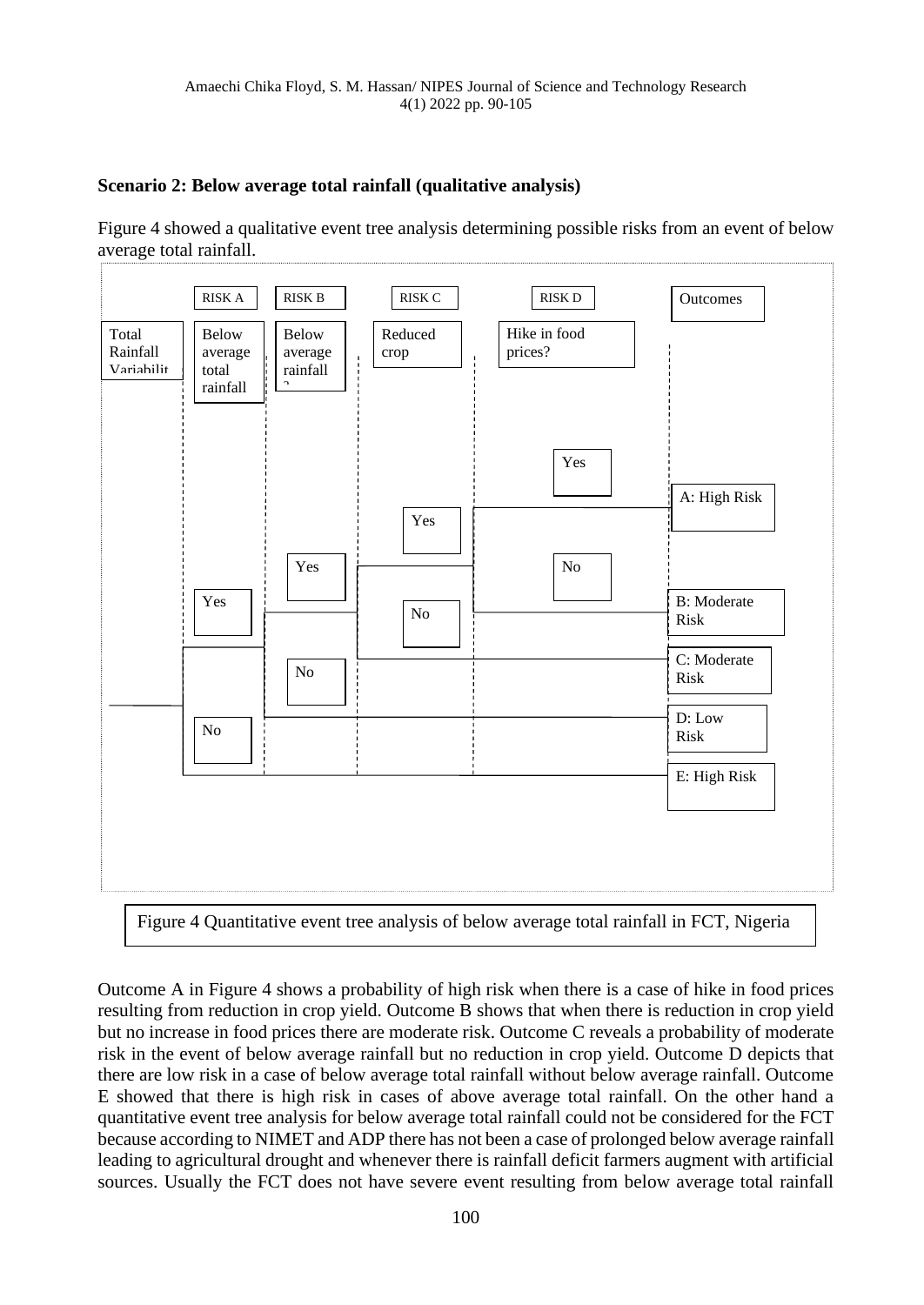such as low productivity or scarcity of food [12]. Though the FCT deals with occasional increases in food prices this is a function of the supply and demand chain and/or the continuous surge in its human population. This could also indicate subsistence agricultural practice in the FCT or lack of interest of the population as well as on the part of government in agriculture to augment for the increasing population [11].

### **3.3 Risks/ Vulnerabilities of the Human Inhabitants to the Climate Risks in the FCT:**

The evaluation of determined risks, their likelihood of occurrence and the vulnerability of the human inhabitants to the climate risks in the FCT was carried out (in terms of assessing and deciding what needed to be done to reduce and /or adapt to the climate risks) for both scenarios considered and results presented in terms of specific management strategies as follows;

# **3.3.1 Scenario 1: Above average total rainfall**

In evaluating for the risks of above average total rainfall from an event of total rainfall variability, it is important to study the statistics of the study period. From Table 4, it was observed that the frequency of average total rainfall (1466.336 mm) increased steadily throughout the three groups (decades) of the study period. The first decade showed that the number of times above average total rainfall was recorded was three (3) while for the second and third decades it was four (4) and six (6) times respectively. Furthermore, flood incidence was recorded in the third decade just as maximal population growth occurred in the FCT [10]. These statistics and statements go to support the facts according to the IPCC that increased human activities directly or indirect influences the climate of a place [1]. However due to the location of the FCT, the risk of flash floods from the distortion of natural drains and inadequate drainage stand apparent to its suburb towns (Kubwa, Gwagwalada) as a result of population surge and poor urban planning.

As the FCT is experiencing a surge in its population growth year on year, its landscape has been impacted upon in an unprecedented fashion. The massive building and construction on daily basis has resulted in huge deforestation and loss of vegetation. On the other hand, the rate of occupation of land and subsequent deforestation causing distortions in the natural drainage and landscape of the FCT by the migrating population is not met by adequate planning on the part of government especially in the suburb towns of the FCT [14]. The implication of government inaction has increased the vulnerability/ risk of the population in these areas of the FCT whenever there is torrential rainfall. The vulnerability of the population to flooding in turn leads to increased risks of "RISK D" (runoffs and agricultural losses, contamination of ground water, incidence of diseases, and destruction of infrastructure, land degradation and even death). It is therefore both important and necessary for this study to recommend strategies that are sustainable to reduce and/ or adapt to the risks of above average total rainfall from an event of total rainfall variability in the FCT.

As earlier identified, population growth has direct influence on the variability of the climate of FCT, hence the study recommends that to cope with this phenomenon the following specific strategies should be taken toward reducing and/ or adapting to the risks of increasing total rainfall variability in the FCT;

### **Management Strategies**

- ❖ Eliminating aged (above 10 years) automobiles from the roads of the FCT by introducing carbon emission taxes as it's the practice in the United Kingdom and other developed countries; and cushion the effects by providing mass transit buses that would convey more people at a time to their destinations with lower carbon footprint.
- ❖ As much as possible discourage driving by introducing road tax and parking tickets on private motorist. This will help in the reduction of cars on the road and consequently carbon emission. On the other hand, this would serve as wealth generation for government.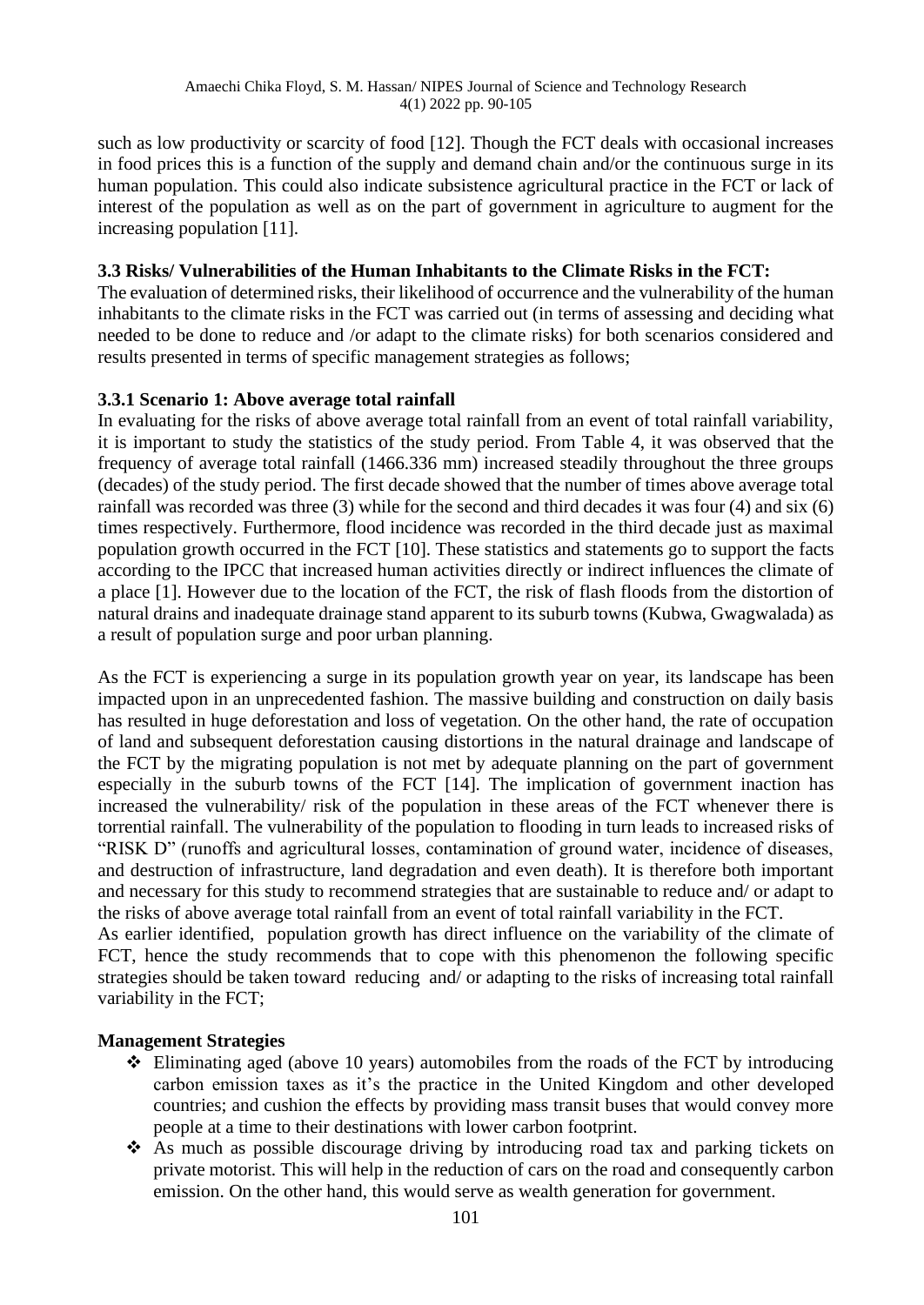- ❖ Reduction of carbon emission from generators. This would be achieved effectively only by the provision of adequate electricity by government as it is done in developed and some developing economies. This is because even if tax is introduced on generators to discourage purchase an alternative has to be provided for or else people must find a way to go around having one.
- ❖ The idea of sustainable development should be taken seriously because even if there is massive deforestation resulting from construction of buildings and roads, it should be done in an environmentally sustainable manner. Therefore, coordinated urban planning must be conducted at all times and at all levels to ensure sustainable planning [4]. This will help in ensuring that when there is torrential rainfall, the rains find its way through properly constructed drains and prevent flooding of the environment and subsequently help in eliminating the occurrence of "RISK D".
- ❖ The FCT population should be encouraged to plant trees and shrubs in their homes, offices and road sites. This will go a long way in reducing atmospheric carbon (IV) oxide concentrations.
- ❖ The technique of cost benefit analysis should be applied to know the cost and benefits of taking decisions such demolishing houses on flood plains and natural drainages.
- ❖ Ultimately population growth must be put to check. This would be achieved by educating families on the advantages of having fewer children as is applicable in China. Also migration to the FCT from other parts of the country in search of better living standards should be checked, by providing the enabling environment for economic growth in those other parts of the country so as to make the FCT less attractive.

The following steps should be taken as contingency to prevent or reduce the occurrence of "RISK D" when the previously stated strategies fail to achieve their objectives;

- ❖ Flood defenses should be provided for flood prone areas to reduce the effects on agricultural farm land (prevention of surface runoffs and soil nutrient leaching), property loss, and destruction of infrastructure and displacement of human settlement.
- ❖ Also responsive emergency systems should be in place to attend to affected population in times of disaster to prevent or reduce the probability of death occurrence as well as in the rescue and evacuation of people trapped in their homes and offices.

# **3.3.2 Scenario 2: Below average total rainfall**

In evaluating the risk of below average total rainfall from total rainfall variability, the indices from the study period revealed that the FCT has had improved rainfall distribution. Studies also indicated that the FCT has not experienced risk (reduced crop yield) from below average total rainfall in the last two decade [11]. It is however imperative to carry out an evaluation (as both a reactive and proactive approach) of the possible risks that could result from an event of below average total rainfall from total rainfall variability as shown in figure 4. The risk of below average total rainfall could be as disastrous as those of above average total rainfall. The specific strategies recommended by this study to mitigate and/ or adapt to these risks include;

# **Management Strategies**

- ❖ Provision of alternative methods of water supply such as irrigation.
- ❖ Development of strategic water management through cutting edge research to develop hybrid crops that would thrive under such conditions.
- ❖ The education of farmers as to when to plant, how to plant and what crop to plant to achieve increased agricultural yield for the planting season.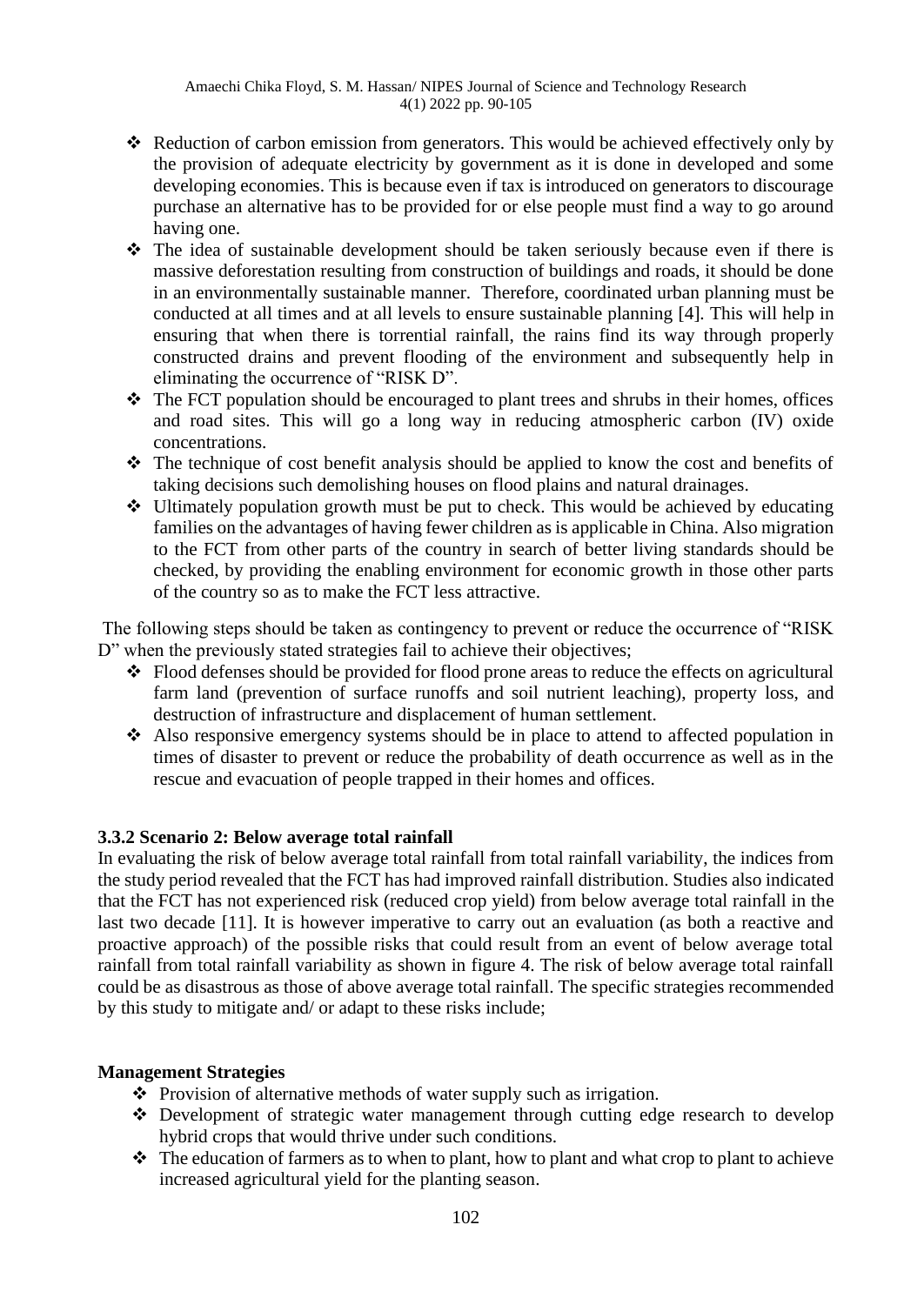Furthermore, in a case where the above stated strategies fail and "RISK A" (below average total rainfall) degenerates to "RISK B" (below average rainfall) farmers must take appropriate steps to provide alternative water supply, for example irrigation. However if this proofs futile and there is a case of "RISK C" (reduced crop yield) immediate steps should be taken by government in partnership with private sector to augment food supply in the FCT from other parts of the country, and then have it subsidized for the FCT consumers to prevent "RISK D" (hike in food prices). "RISK D" should be prevented at all cost because even though probability of its occurrence is low, it has serious consequences. Its consequences range from malnutrition, disease, death and food upheavals which have brought done governments. For example between June 2010 and June 2011, world grain prices [almost doubled.](http://www.fao.org/worldfoodsituation/wfs-home/foodpricesindex/en/) In many places on this planet, that proved an unmitigated catastrophe. In those same months, several governments fell, rioting broke out in cities from Bishkek, Kyrgyzstan, to Nairobi, Kenya, and most disturbingly three new wars began in Libya, Yemen, and Syria. Even on Egypt's Sinai Peninsula, Bedouin tribes were in revolt against the country's interim government and manning their own armed roadblocks [20]. And in each of these situations, the initial trouble was traceable, at least in part, to the pricing of that loaf of bread. If these upheavals were not "resource conflicts" in the formal sense of the term, think of them at least as bread-triggered upheavals. However, these consequences could be prevented through the strategies earlier proffered.

### **3.4 Summary of Major Findings**

The results from this research is in line with earlier reports by [11] [12] which indicated that rainfall variability is the most significant climate problem bedeviling both FCT residents in particular and in the West African region as a whole. Also significant is that the study revealed total rainfall as the climate variable with the most variability rate in the FCT, with increasing percentage variability within the decades of up to 33.5%. This study essentially shows that total rainfall pose the significant climate hazard to the human inhabitants of the FCT; and necessary strategies as recommended in the study should be taken as management measures to reduce and/ or adapt to the risks of total rainfall variability in the FCT. Other findings of the study include;

i) A 0.049 probability of "RISK D" occurrence from an event of above average total rainfall from total rainfall variability in the FCT annually. The implication of this is that the human inhabitants of the FCT are at high risk of 4.9% of "RISK D" in the event of an above average total rainfall in the FCT.

ii) A 0.00049 probability of flooding without "RISK D" from above average total rainfall in the event of total rainfall variability in the FCT. This represents a 0.049% chance of flooding without "RISK D". This implies that there is a 99.95% confidence (High risk) that there will an occurrence of 'RISK D' impacting the livelihood of the human inhabitants of the FCT whenever there is flood occurrence.

iii) A 0.165 probability of above average total rainfall without flooding from above average total rainfall variability in the event of total rainfall variability in the FCT, meaning there is a 16.5% chance of having above average total rainfall without flooding in the FCT.

iv) A 0.248 probability of above average total rainfall without above average rainfall in the event of total rainfall variability in the FCT, meaning there is a 24.8% chance of having above average total rainfall without above average rainfall in the FCT.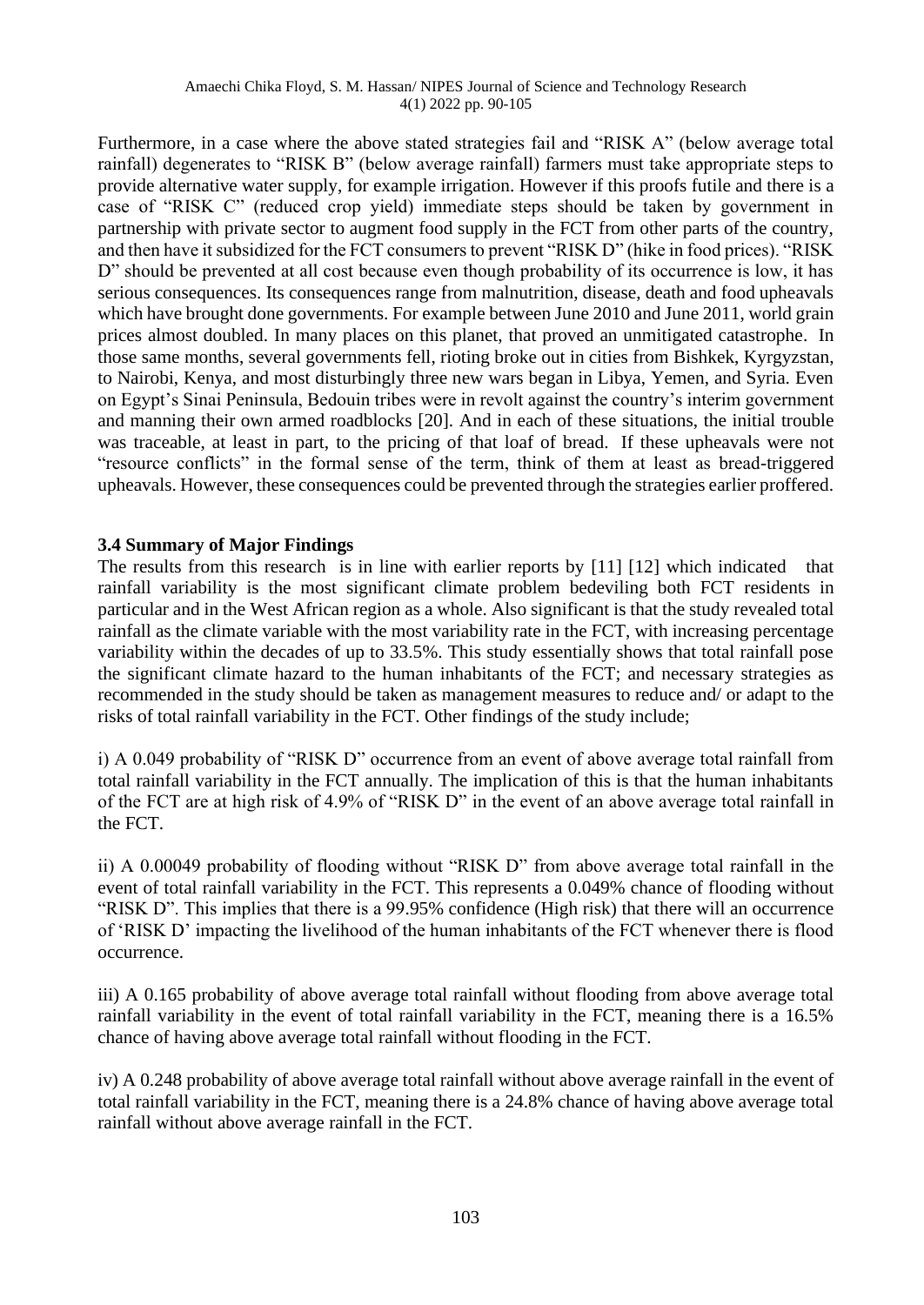v) Represents a 0.536 probability of below average total rainfall in the event of total rainfall variability in the FCT. This represents a 53.6% chance of below average total rainfall in the FCT annually.

vi) A 0.049 probability or 4.9% risk of flooding occurrence in the event of above average total rainfall

vii) A 0.026 probability or 2.6% risk of flood occurrence in the event of total rainfall variability in the FCT

viii) A 0.026 probability or 2.6% risk of "RISK D" in the event total rainfall variability in the FCT.

ix) The perception of the certainty of climate change in the FCT is "High".

x) The health of the inhabitants of the FCT is most at risk to the changing climate of the FCT.

xi) The present trend of temperature in the FCT is "Very Highly" affecting human comfort.

xii) The adaptive capacity of the FCT towards the present trend of rainfall and temperature is very low.

xiii) The poor is most at risk of the changing climate of the FCT.

xiv) The effect of the present trend of rainfall is disastrous and catastrophic even though its increase is not perceived to be as high as that of present trend of temperature.

### **3.5 Implication of Findings**

The findings in this study imply that there is 4.9% risk (high risk) of flood occurence in years where above average total rainfall is expected in the FCT; and a 2.6% risk (moderate risk) of flooding in the FCT as a result of total rainfall variability. Similarly, there is a 4.9% risk of "RISK D" from an event of above average total rainfall in the FCT and a 2.6% risk of "RISK D" from total rainfall variability. This implies that there is high risk of 'RISK D' impacting the human inhabitants in the FCT from flood occurrence in years where above total average rainfall is expected while there is a moderate risk of its impact on the human inhabitants of the FCT from flood occurrence in event of total rainfall variability in the FCT.

Implication of findings from the survey carried out is that the FCT and its inhabitants are highly vulnerable to the risks presented by the present trend of climate in the area, especially their health.

### **4.Conclusion**

This study provided baseline charts and detailed analysis revealing that the climate variable with the gravest risks on the human population of the FCT is total rainfall variability. The implication of this is moderate risk (according to the risk matrix used in classification of risk level in this study) of flood in years of above average rainfall as a result of the vulnerability of suburban towns; Kubwa and Gwagwalada in the FCT. Unlike the city center of the FCT, these suburb towns are experiencing high population growth with inadequate urban planning and as such vulnerable to flood occurrence from the increasing total rainfall amounts. The human population in these suburb towns is however increasingly under risks (moderate) of "RISK D" (incidence of water related diseases like cholera, loss of property, runoffs and erosion, agricultural loss, destruction of infrastructure and ultimately loss of lives.